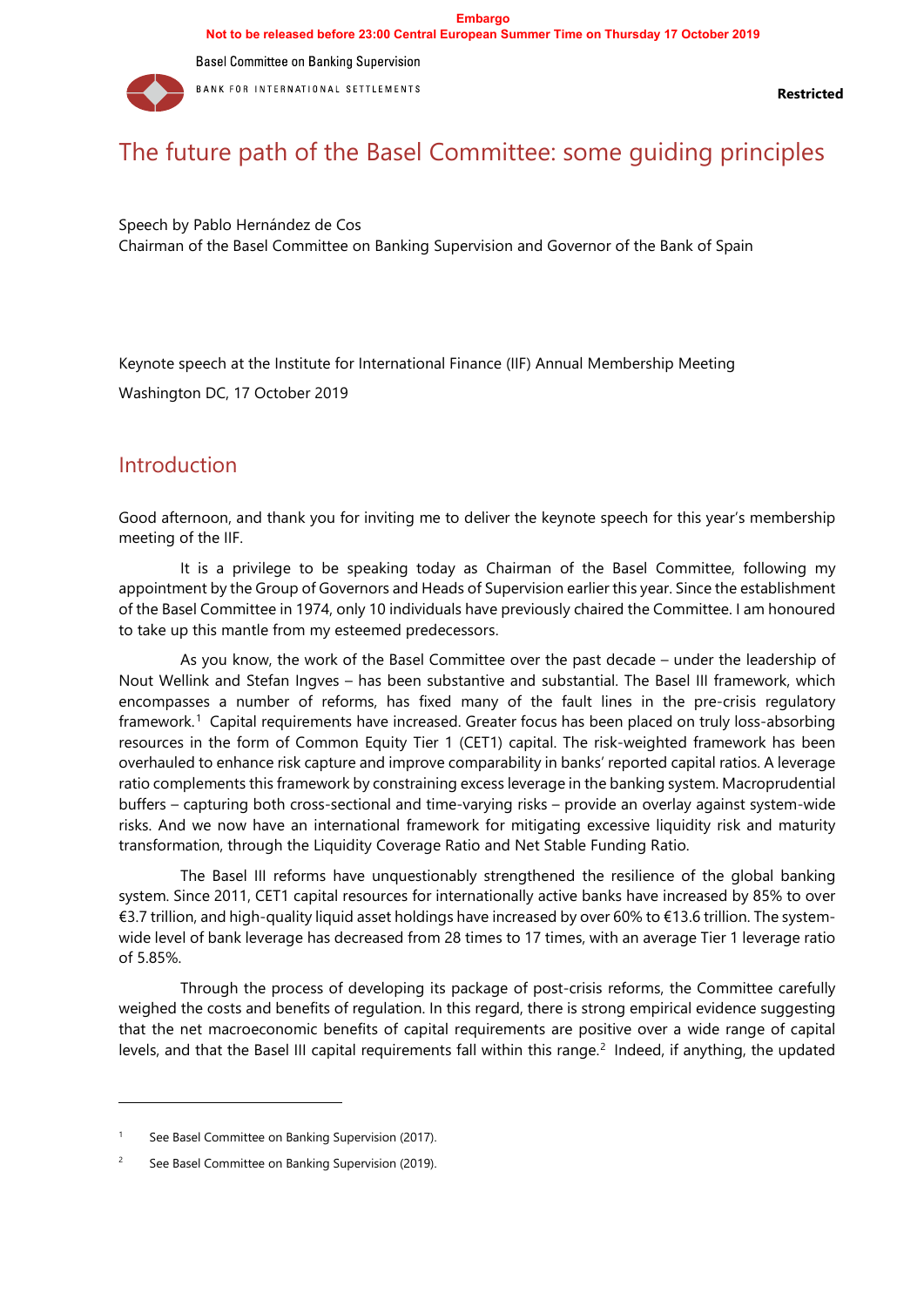

studies suggest that the range of estimates for the theoretically optimal level of capital requirements is probably either similar or higher than was originally estimated by the Committee in 2010. The benefits of higher capital requirements accrue both to society as a whole, in the form of reduced frequency and impact of banking crises, and to banks directly, in the form of lower funding costs and better-quality lending.[3](#page-1-0) This careful balancing of costs and benefits will continue to guide the Committee as it evaluates the impact of the reforms post-implementation.

These reforms are a testament to the strong willingness of Basel Committee members to cooperate on global financial stability issues. At a time of growing strains on multilateralism, the Committee's accomplishments over the past decade highlight the determination of central banks and supervisory authorities to work constructively towards finding global solutions to enhance the resilience of the global banking system.

My speech today focuses on the future path of the Basel Committee. After a few months on the job, and having chaired my first meeting of the Committee in June, I want to outline a set of guiding principles that will help me steer the work of the Committee. These principles are high-level in nature. These will be complemented by a set of longer-term strategic priorities, which the Committee will set out in due course.

## Principle 1: Remembering the lessons of the past

The history of banking crises is rich and deep. Since 1920, the average share of countries around the world experiencing a systemic banking crisis in any given year is about 7%.<sup>4</sup> There have been over 150 systemic banking crises around the globe since 1970.<sup>5</sup> The Basel Committee itself was established in the aftermath of a series of banking crises in 1974, the most notable being the failure of Bankhaus Herstatt in then West Germany.

Systemic banking crises have a profound impact on our economies and social welfare. The scars of the Great Financial Crisis (GFC) of 2007–09 are still raw. The IMF estimates that output levels remain below pre-crisis trends in more than [6](#page-1-3)0% of economies.<sup>6</sup> These deviations reflect profound structural changes in economic activity, including lower capital stock investments and diminished total factor productivity. The broader societal impact of the global financial crisis is no less jarring: the crisis has had a significant impact on migration flows and fertility rates.<sup>[7](#page-1-4)</sup> We have yet to feel the full impact of such changes.

And yet, despite the painful experiences of the many occurrences of banking crises, history suggests that the lessons from such events can sometimes be forgotten as part of a so-called "regulatory cycle".[8](#page-1-5) Memories of banking crises fade over time, whether because of the mere passage of time ("decay theory") or due to succeeding events ("interference theory").<sup>[9](#page-1-6)</sup> Vested interests start to gain momentum,

<span id="page-1-0"></span><sup>&</sup>lt;sup>3</sup> See eg Gambacorta et al (2016); and Cecchetti and Schoenholtz (2016).

<span id="page-1-1"></span>See Reinhart and Rogoff (2009). The cited figure is the simple average of the two-year average share of countries with systemic banking crises.

<span id="page-1-2"></span><sup>&</sup>lt;sup>5</sup> See Laeven and Valencia (2018).

<span id="page-1-3"></span><sup>&</sup>lt;sup>6</sup> See International Monetary Fund (2018).

<span id="page-1-4"></span><sup>&</sup>lt;sup>7</sup> See International Monetary Fund, ibid.

<span id="page-1-5"></span>See Carstens (2019).

<span id="page-1-6"></span><sup>&</sup>lt;sup>9</sup> See eg Thorndike (1914) and Underwood (1957).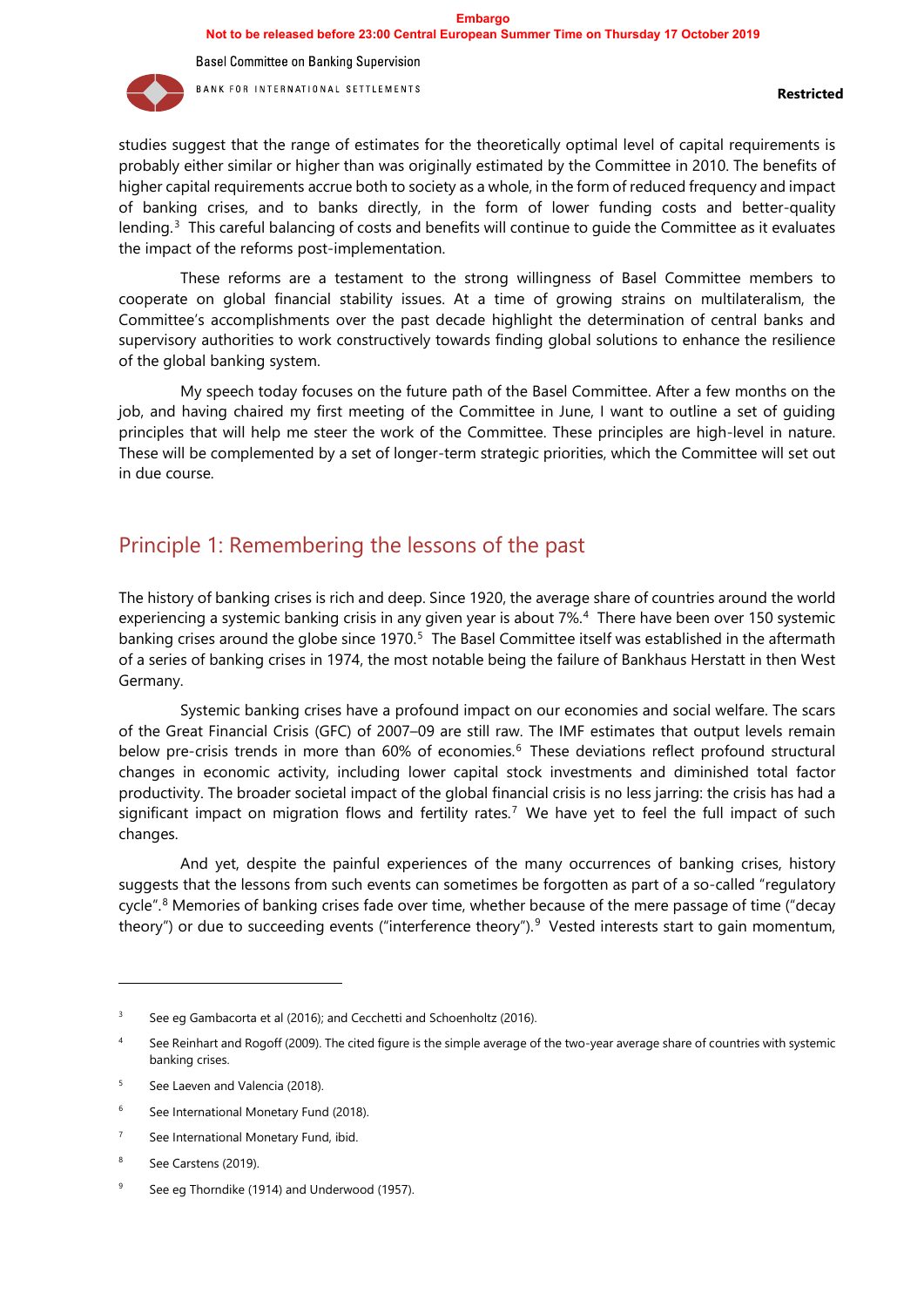

and the fallacy of "this time is different" reoccurs. It tests our will to persevere with the implementation of post-crisis reforms. We convince ourselves that some reforms may no longer be needed or warranted, or even that rolling back reforms may be the key to achieving other short-term economic objectives.

This is not a path that I intend to embark on with the Basel Committee. The Committee's work will be guided by a medium-term perspective and will avoid the temptation of falling into a regulatory cycle. I will be relying on three core safeguards to ensure that we do not deviate from this medium-term perspective.

First, the Committee will resolutely pursue its mandate of strengthening the regulation, supervision and practices of banks worldwide with the purpose of enhancing financial stability. This will define the scope and nature of our work. And the Committee's outputs should be judged against such an outcome.

Second, the Committee will continue its Regulatory Consistency Assessment Programme (RCAP) to promote full, timely and consistent implementation of its reforms. It has delivered tangible benefits to date: a substantial number of deviations from globally agreed standards have been identified and rectified by members thus far. But there is scope to further enhance the timeliness and consistency of implementation, particularly in the light of signs of delays in the implementation of some of the agreed post-crisis reforms. The Committee will further assess the causes of such delays and review whether the existing RCAP toolkit and measures are sufficient to meet the G20 Leaders' recurring commitment to implementing the Basel III framework in full, on time and consistently.

Third, the Committee's policy work will be anchored by rigorous empirical analysis, including a comprehensive evaluation work programme. The Basel III reforms are wide-ranging and unprecedented in their numbers and impact. To that end, the Committee has set up an ambitious work programme to carefully evaluate the impact of its reforms in achieving their intended objectives, and whether the reforms have had any unexpected outcomes, while also remaining mindful of any regulatory gaps in the light of ongoing changes in financial markets. This includes evaluations related to whether individual reforms have achieved their objectives, the interactions and coherence across different reforms, and the broader impact of the Committee's post-crisis reforms. In parallel, the Committee is assessing banks' behavioural responses to post-crisis reforms, including signs of regulatory arbitrage or transactions that do not meet the spirit of the intended reforms. This evaluation work programme will assist the Committee in filtering out the "noise" emanating from the regulatory cycle and to have grounded discussions on whether its reforms are achieving their objectives.

## Principle 2: Global engagement and transparency

The Committee has a long and well established history of engaging with external stakeholders. This includes an extensive and transparent consultation process: a permanent forum for deepening engagement with central banks and supervisors around the world through the Basel Consultative Group (BCG), the biennial International Conference for Banking Supervisors, and regular speeches and discussions with interested parties on the Committee's work. Our role as the global standard setter for banks demands nothing short of this.

I intend to build on this commitment to engage transparently with a wide range of stakeholders as part of the Committee's future work and its evaluation of post-crisis reforms. We will continue to seek the views of all stakeholders on the relevant aspects of our work, including academics, analysts, central banks and supervisory authorities, international organisations and public bodies, market participants and the general public. Banking crises affect all of society, so it is important that society as a whole can provide input into the work of the Committee.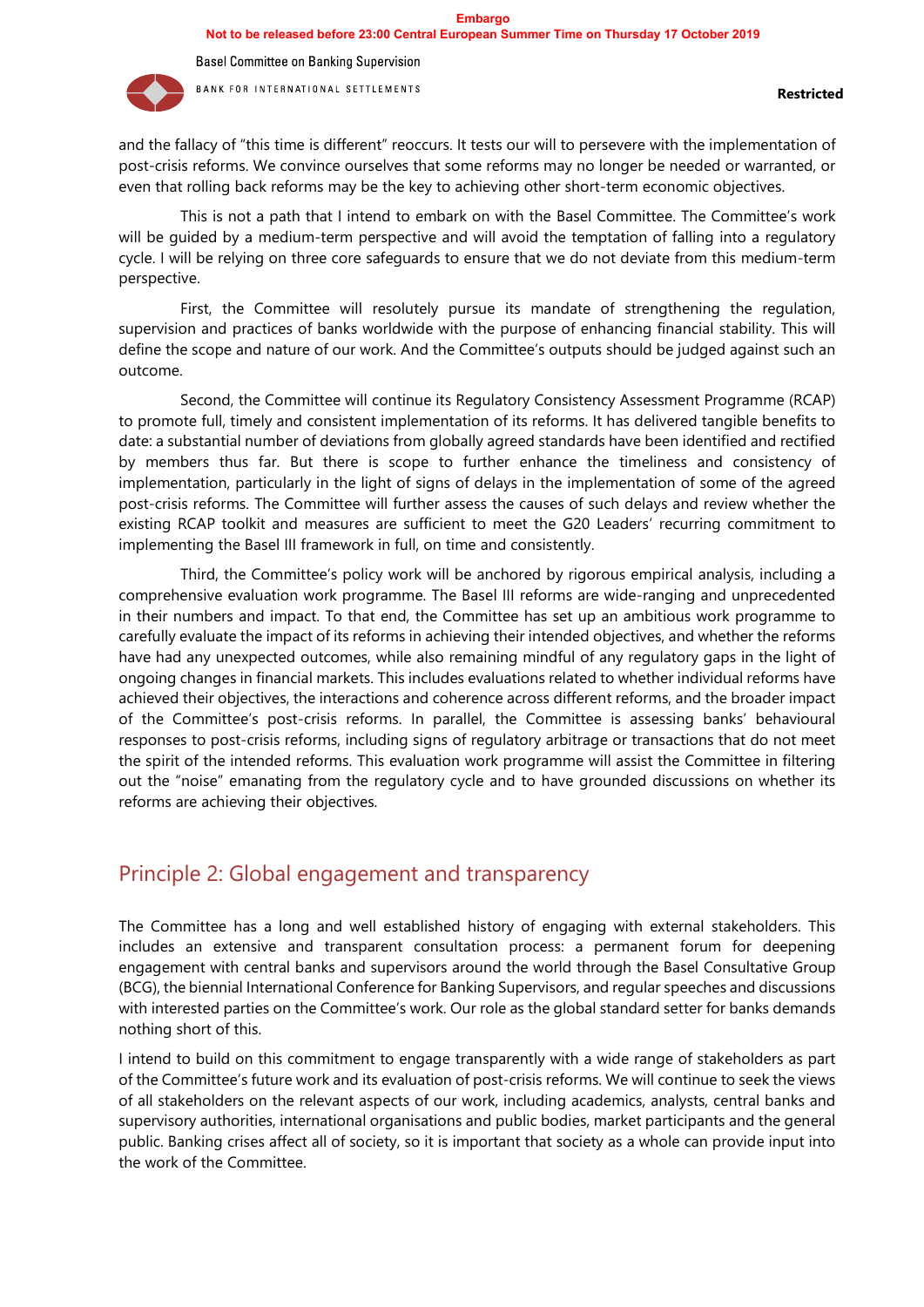**Basel Committee on Banking Supervision** 



BANK FOR INTERNATIONAL SETTLEMENTS

Global financial stability also requires effective collaboration and cooperation among different authorities. This includes close coordination between micro- and macroprudential policy authorities, where the Committee provides a natural forum to consider both perspectives when assessing vulnerabilities and designing policy and supervisory measures. In addition, cross-sectoral financial stability issues, such as the recent developments related to so-called "stablecoins" require effective coordination across a number of authorities, including those with responsibilities for consumer protection, anti-money laundering and data privacy, to name just a few. I will ensure that the Committee effectively coordinates its work with the relevant authorities on cross-cutting issues.

I also intend to keep an open mind regarding the Committee's global footprint. The Basel III reforms are often cited as the major post-crisis accomplishment by the Committee. But I believe that an equally important post-crisis development was the expansion of the Committee's membership, resulting in the current 45 members from 28 jurisdictions and nine observers. For example, the BCG has gradually expanded as well over time.

## Principle 3: A disciplined focus on global financial stability issues

My third guiding principle is to focus on financial stability issues that require global responses, and to consider the full spectrum of possible policy and/or supervisory responses to such issues.

Financial stability is a global public good. The cross-border spillovers of financial distress can result in an under-investment in financial stability by individual jurisdictions.<sup>10</sup> So an open global financial system requires global prudential standards. Just like how monetary policy may face a "macroeconomic trilemma", one can think of a "financial trilemma", whereby any two of global financial stability, financial integration and national financial policies can be achieved, but not all three.[11](#page-3-1) If we want to achieve the first two of these objectives, then this calls for a minimum set of global standards. Failure on this count could result in regulatory fragmentation, regulatory arbitrage and an uneven playing field for internationally active banks.

Accordingly, the Committee will continue to focus its work on those areas that require a global and coordinated response. This is how the Committee adds value and complements the work of its individual members.

Indeed, the need for global standards is not incompatible with additional financial stability measures at the national or regional level. The Committee sets minimum standards to provide a common financial stability baseline across jurisdictions. Jurisdictions are, of course, free and in fact encouraged to go beyond this baseline if the size and structure of their banking system and the associated risks warrant additional measures. Such measures only reinforce global financial stability.

More generally, the Basel Framework provides authorities with the possibility of designing a proportional domestic prudential regulatory regime. As you know, the Basel Framework is expected to be implemented in full by Basel Committee member jurisdictions for internationally active banks. The Committee recognises that non-Committee jurisdictions may wish to implement some or all of the Basel III framework for a number of reasons. And Committee jurisdictions may also wish to adapt a proportionate regime for non-internationally active banks.

<span id="page-3-0"></span><sup>10</sup> See Eichengreen (2006).

<span id="page-3-1"></span><sup>11</sup> See Obstfeld and Taylor (1998); and Schoenmaker (2011).